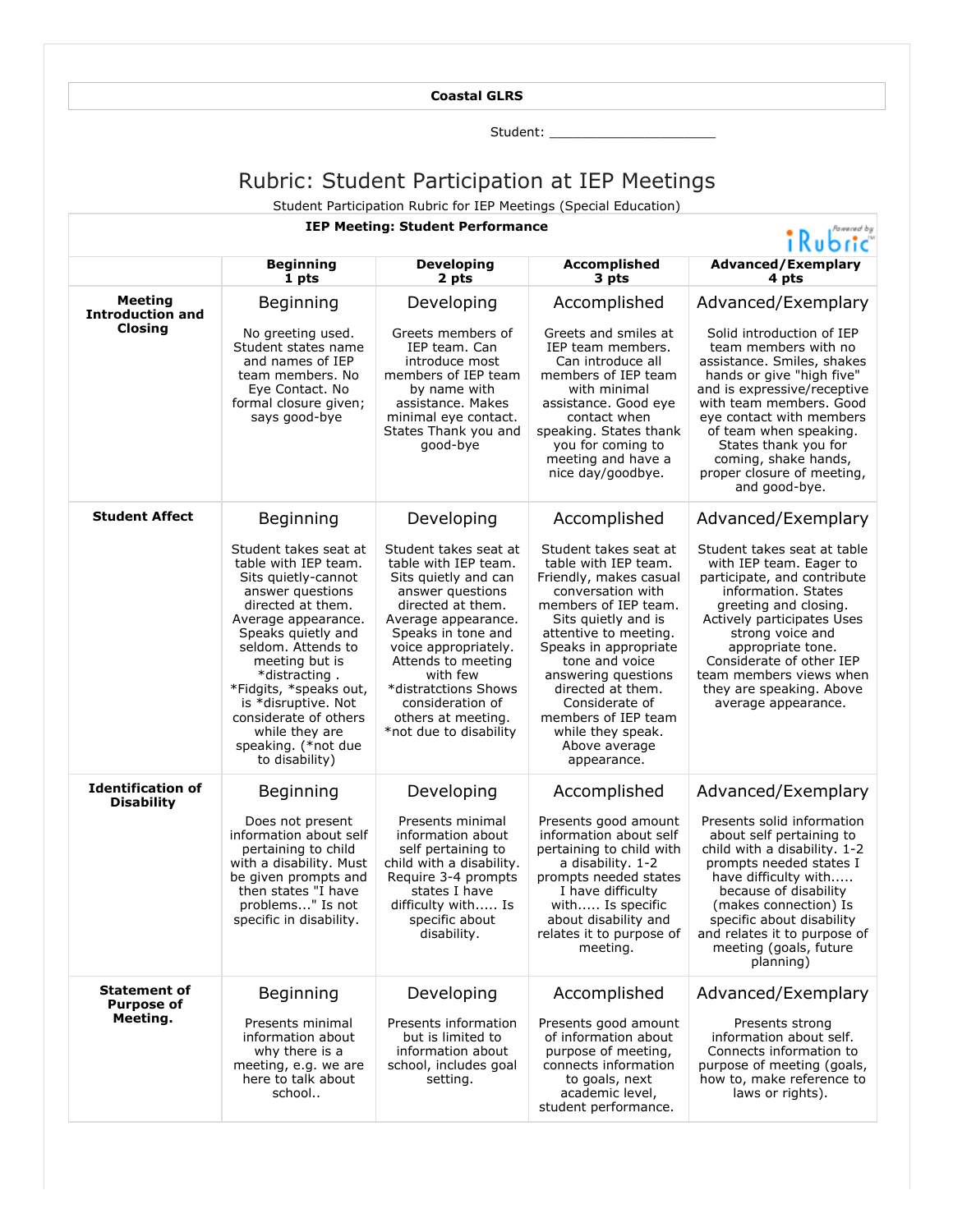| <b>Student Level of</b><br><b>Performance</b> | Beginning                                                                                                                                                                                                                                                                      | Developing                                                                                                                                                                                                                                                                                                  | Accomplished                                                                                                                                                                                                                                                                                                                                                                                                                                                                | Advanced/Exemplary                                                                                                                                                                                                                                                                                                                                                                                                                                                      |
|-----------------------------------------------|--------------------------------------------------------------------------------------------------------------------------------------------------------------------------------------------------------------------------------------------------------------------------------|-------------------------------------------------------------------------------------------------------------------------------------------------------------------------------------------------------------------------------------------------------------------------------------------------------------|-----------------------------------------------------------------------------------------------------------------------------------------------------------------------------------------------------------------------------------------------------------------------------------------------------------------------------------------------------------------------------------------------------------------------------------------------------------------------------|-------------------------------------------------------------------------------------------------------------------------------------------------------------------------------------------------------------------------------------------------------------------------------------------------------------------------------------------------------------------------------------------------------------------------------------------------------------------------|
|                                               | Presents minimal<br>information about<br>how they are doing in<br>school for current<br>year. States what<br>they like, or are good<br>at. Does not relate to<br>purpose of meeting.<br>Mulitple prompts from<br>IEP team- but of little<br>assistance to student<br>response. | Presents limited<br>information about<br>their performance,<br>can state specific<br>classes they do well<br>in, what is difficult for<br>them in two areas.<br>States their likes,<br>interests, abilities,<br>States what they<br>need assistance in<br>with 2-3 prompting<br>questions from IEP<br>team. | Presents good amount<br>of information about<br>their performance.<br><b>States</b><br>strengths/weaknesses<br>Includes social and<br>other functional skills<br>with 1-2 prompts.                                                                                                                                                                                                                                                                                          | Presents good amount of<br>information about their<br>performance. Identifies<br>strengths/weaknesses<br>States accommodations<br>Discuss achievements.<br>Includes social and other<br>functional skills with 1-2<br>prompts.                                                                                                                                                                                                                                          |
| Goals: Past,<br>Present, Future.              | Beginning                                                                                                                                                                                                                                                                      | Developing                                                                                                                                                                                                                                                                                                  | Accomplished                                                                                                                                                                                                                                                                                                                                                                                                                                                                | Advanced/Exemplary                                                                                                                                                                                                                                                                                                                                                                                                                                                      |
|                                               | Presents minimal<br>information about<br>current goals, can<br>locate them on IEP<br>forms, follows along<br>with assistance.<br>Makes minimal<br>connection of goals to<br>purpose of meeting,<br>and goals. Can state I<br>want to                                           | Presents limited<br>information about<br>current goals, makes<br>reference to future<br>goal and or leisure<br>goals. Follows along<br>with assistance, can<br>read most of the<br>goals in IEP. Can<br>state preferences,<br>abilities and connect<br>to goals.                                            | Presents good amount<br>of information about<br>current, past, and<br>future goals, including<br>leisure goals, includes<br>friends or family in<br>some way to goals.<br>Makes connection of<br>goals to academic<br>progress, future<br>settings, job or post<br>secondary education.<br>Follows along with IEP<br>team and paperwork-<br>can read them. Can<br>state preferences,<br>abilities, what skills<br>are present and are<br>needed and are linked<br>to goals. | Presents good amount of<br>information about current,<br>past, and future goals,<br>including leisure goals,<br>includes friends or family<br>in some way to goals.<br>Follows along with IEP<br>team and paperwork, can<br>read all goals. Makes<br>connection of goals to<br>academic progress, future<br>settings, job or post<br>secondary education. Can<br>state preferences, abilities,<br>what skills are present and<br>are needed and are linked<br>to goals. |
| <b>Goal Attainment-</b><br>How to meet goals. | Beginning                                                                                                                                                                                                                                                                      | Developing                                                                                                                                                                                                                                                                                                  | Accomplished                                                                                                                                                                                                                                                                                                                                                                                                                                                                | Advanced/Exemplary                                                                                                                                                                                                                                                                                                                                                                                                                                                      |
|                                               | Presents minimal<br>information with<br>promts given by IEP<br>team members<br>regarding how to<br>attain goals.                                                                                                                                                               | Presents limited<br>information (some<br>detail) with 3-4<br>prompts given by IEP<br>team members. Can<br>make connection of<br>goals to ability,<br>interests,<br>preferences.                                                                                                                             | Presents good amount<br>of information 2-3<br>prompts given by IEP<br>team members. Can<br>make connection of<br>goal to ability,<br>interests, preferences.                                                                                                                                                                                                                                                                                                                | Presents good amount of<br>information with 1-2<br>prompts given by IEP team<br>members. Can make<br>connection of goal to<br>ability, interests,<br>preferences for current<br>goal setting, and future<br>goals. States I will so<br>that                                                                                                                                                                                                                             |
| <b>Accomodations:</b><br>Academic             | Beginning                                                                                                                                                                                                                                                                      | Developing                                                                                                                                                                                                                                                                                                  | Accomplished                                                                                                                                                                                                                                                                                                                                                                                                                                                                | Advanced/Exemplary                                                                                                                                                                                                                                                                                                                                                                                                                                                      |
|                                               | Cannot state<br>accmmodations<br>needed across<br>academic settings<br>without prompts by<br>IEP team members.<br>Relates requiring<br>assistance but cannot<br>state what<br>accomodations are<br>needed.                                                                     | Can state<br>accommodations<br>needed across<br>academic settings.<br>specifies help in<br>specific<br>areasreading,<br>writing, math, etc.<br>Requires 3-4 prompts<br>from IEP team<br>members to help<br>formulate addtional<br>details.                                                                  | Can state<br>accommodations<br>needed across<br>academic settings.<br>States current<br>accomodations specific<br>to areas that require<br>accomodations, uses<br>too difficult so<br>needso that<br>Requires 2-3 prompts<br>to formulate details                                                                                                                                                                                                                           | Can state accommodations<br>needed across academic<br>and vocational/job<br>settings. States current<br>accomodations Specific to<br>areas that require<br>accomodations, uses too<br>difficult so needso<br>that Requires 1-3<br>prompts formulate details.                                                                                                                                                                                                            |